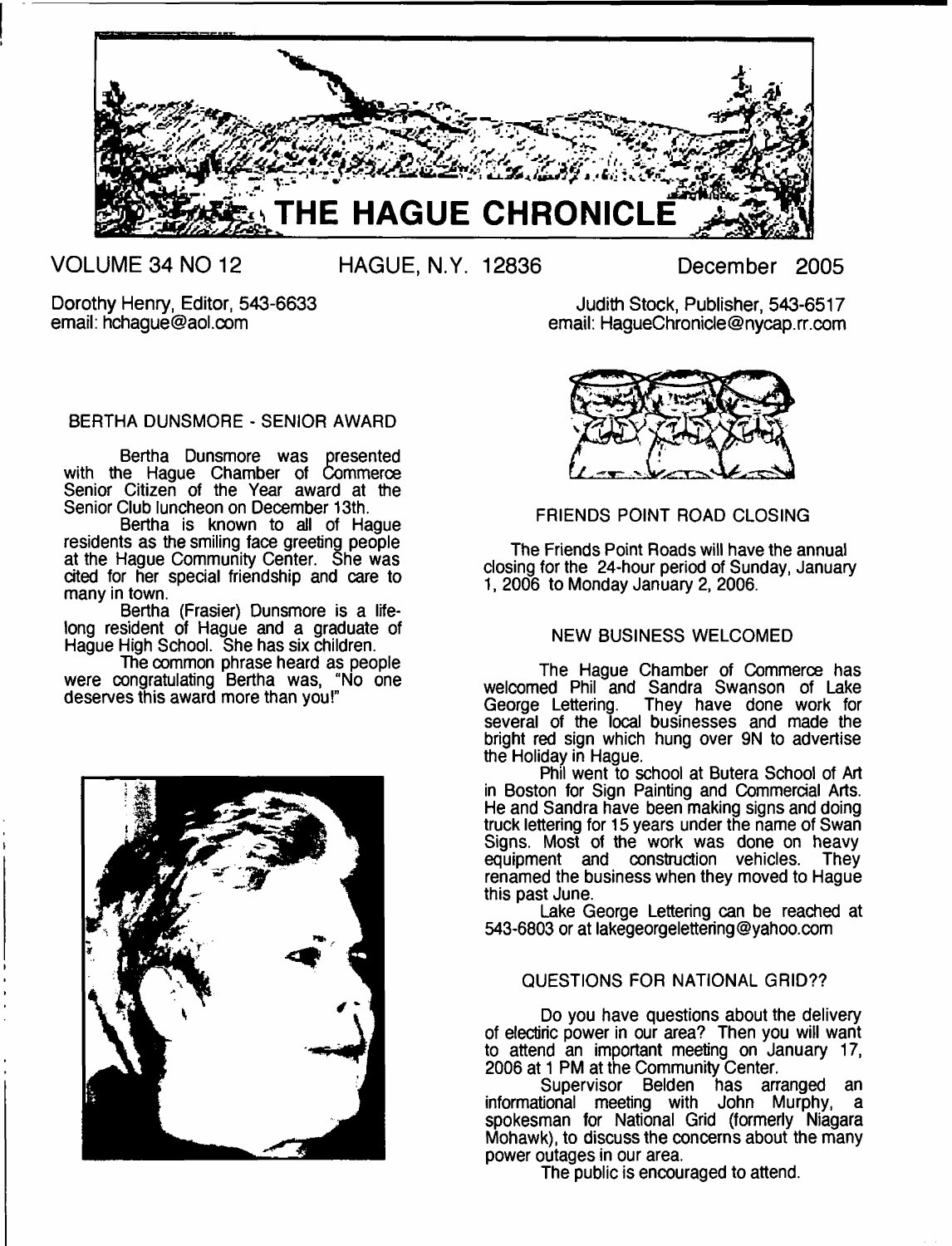- **2**-

#### SENIOR CLUB NEWS

Despite forecasted snow. November's meeting was very well attended, but unfortunately, the Surprise Guest Entertainer did not show. Instead we just improvised with our comedian members telling jokes while others shared memories of<br>Thanksgivings past. The capper for this Thanksgivings past. gathering was the celebration of George Hannah's birthday, another member of our "90+ Club". With smiles of surprise, George most willingly shared his balloon decorated cake with us. It proved to be a fun afternoon after all.

The Club's 2006 Executive Board will be: Madeline Pelkey, President; Emily Cobb, Vice President; Pat McDonough, Secretary; Gladys Graser, Treasurer. We welcome the new additions to the board & look forward to another active and productive year. Many thanks goto Ethel Andrus, retiring Secretary after many years of service, and to Dottie Henry retiring after two years as Vice President. They both have contributed much to the growth of the Club.

Our Christmas Tree Shop held during the Holiday in Hague Saturday event was a tremendous success. The Seniors baked up a storm and supplied many, many holiday items to sell. All in all, the Club reaped a tidy sum to add to the Memorial Day Parade Fund, thanks to all of you who supported our efforts.

The Senior Christmas Luncheon held on December 13th was truly a gala event with record attendance. Catered by 'The Gourmet Gal", Deborah Mackey, the meal was outstanding as always. Nelson Waters on the key board led us in a round of robust carol singing and Santa's jolly elves delivered gifts to all, along with unique Door Prizes to<br>ten very surprised winners. Our invited ten very surprised winners. guests present were Town Board Members Rudy Meola, Dick Gladu, and Lu Megow, Town Clerk Debbie Manning and the Center Staff - Diane Trudeau, Bertha Dunsmore and Mike Manning.

New this year to the Senior Party was the addition of Chamber of Commerce Members David Dunn, Sal Santaniello & Karen Laundree present to announce Hague's Senior of the Year. The winner of this prestigious award was Club Member BERTHA DUNSMORE for her many years of 'unsung' service to so many, many people of Hague. This Lady is always there to help those in need where, when and however possible. She well deserves the town's recognition. CONGRATULATIONS BERTHA!

Also with us was our newest Club Member, Imogene Frasier, to make her annual announcement and plea for Hague's Memory Tree, a project that she instituted 17 years ago. In turn, Sal Santaniello of the Chamber of<br>Commerce, much to Imogene's surprise. much to Imogene's surprise, awarded her with a plaque in honor of her dedication and service to this worthy project. All funds raised are donated to Hague's Emergency Squad.

2006 is almost upon us. We do hope more of you out there (56+) will consider joining the Hague Senior Citizens Club. Our meetings are held every 4th Tuesday of the Month at the Community Center at 1:30 PM. The next meeting will be held on January 24th.

Be sure to check these **SENIOR NEWS** articles for details of activities scheduled. New faces are always welcome and we look forward to seeing you. ... mp

#### TAX EXEMPTIONS ELIGIBILITY

David Martucci, Sole Assessor, urges all primary residence homeowners to contact the office (543-6161) to see if they are eligible for the following partial property tax exemptions:

Senior Citizens' exemption: primary residence homeowners over age 65 with the following household income ceilings for the listed taxing jurisdictions:

| County | \$23,700 |
|--------|----------|
| Town   | \$17,725 |
| School | \$12,500 |
|        |          |

This exemption must be renewed each year. Renewal forms will be sent in early January to those who had this exemption last year.

Enhanced STAR exemption: primary<br>ice homeowners over age 65 with residence homeowners over age 65 with household income less than \$66,050. This exemption must be renewed each year unless an Optional Verification form is submitted. Renewal forms will be sent in early January to those who had this exemption last year.<br>Basic STAR exemption: all primary

Basic STAR exemption: residence homeowners. This exemption does not have to be renewed each year, once the first application is approved.

Veterans' exemption: primary residence homeowners with military service during wartime periods. This exemption does not have to be renewed each year.

Details and applications are available Mondays and Wednesdays from 9 am. to 3 p.m. The filing deadline is March 1, 2006.



**12/05**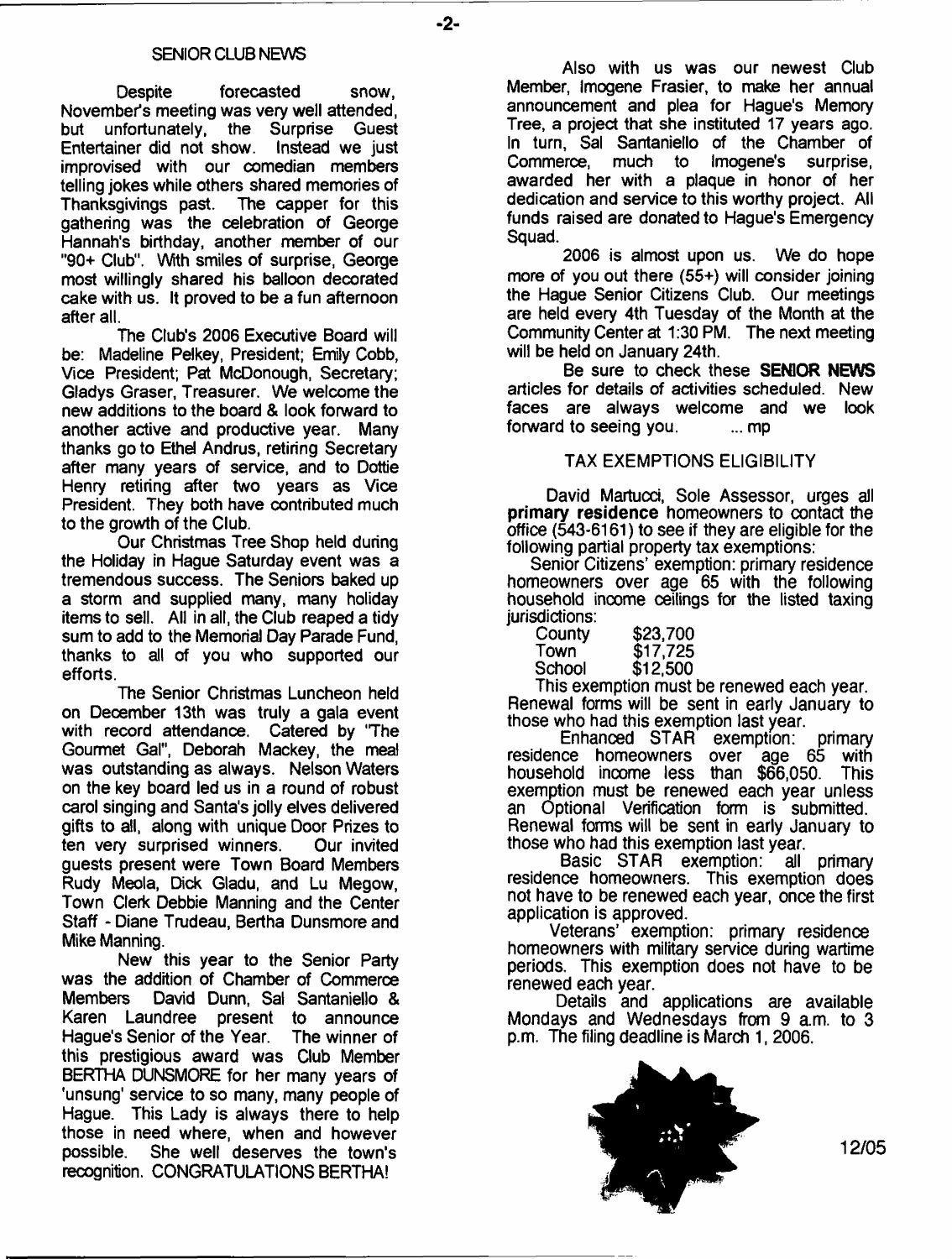## PHOTO CONTEST WINNERS

The Hague Chamber of <br>Commerce has announced the announced winners of the 2005 Photo Contest. Congratulations are extended to all winners who were chosen in 2<br>categories: Scenic/Nature and Scenic/Nature People/Action.

First place prizes of \$100 were<br>d to Seddon Beaty and awarded to Seddon Beaty<br>Sandra Swanson, Second Second place prizes of \$50 went to Christine lanson and Anita Masten, and third place of \$30 was awarded to Caitlin Lashley and Ed Smith. Honorable mentions were received by Ian Stout and Jim<br>Rypkema. Special thanks are Rypkema. Special thanks are extended to the judges, including<br>Shervl Bailey, Jim O'Toole and Jim O'Toole Donna VanWirt, with the assistance of the photo contest committee.

The chamber invites everyone to view the winning photos on it's website at [www.hagueticonderoga.com](http://www.hagueticonderoga.com). Just dick on the Photo Contest Winners logo on the home page. Keep your cameras dose by, and watch for details about the 2006 Photo Contest soon.

## Winners- Travel/Scenic/Nature

### First Prize

" October Hike"

Photograph by: Sandra Swanson, Hague, NY

#### Second Prize

"Room With a View"

Photograph by: Anita Masten, Hague, NY

## Third Prize

"Dual Rainbow"

Photograph by Ed Smith, Bronxville, NY

## Honorable Mention

"Grasshoppers in Garden"

Photograph by Jim Rypkema, Hague, NY

## Winners-Activitv/Action People

First Prize:

"Spray"

Photo by Sedddon Beaty, Lexington, MA Second Prize

"Kayaking North During Ice Out"

Photo by Christine lanson, Hague, NY

## Third Prize

"Outside the Wake, Inside the Sunset" Photo by Caitlin Lashley, Hague, NY



- **3**-

### HOLIDAY IN HAGUE WINNERS

The Hague Chamber of Commerce has announced several winners during the Holiday in Hague festivities on December 3rd.

The Wreath Decorating Contest winners were 1st-Beverly Sann; 2nd - Linda Benway and 3rd-Anita Masten.

The participating shops door prizes were won by 1st-Joyce Cooper, 2nd-Joann Wallace, 3rd-Beverly Sann, 4th-Bill Wells, 5th-Judy Stock,and 6th-Vivian Den Bleyker.

The Chamber raffles were won by Jennie Lou Gunning - a Christmas tree, MaryLou Doulin - \$25 gift certificate to Eddie's, Joanne Trudeau - a manicure at Riverside salon and haircut by Kit and Dottie Henry - a \$25 gift certificate to Two Brothers Meat Market.

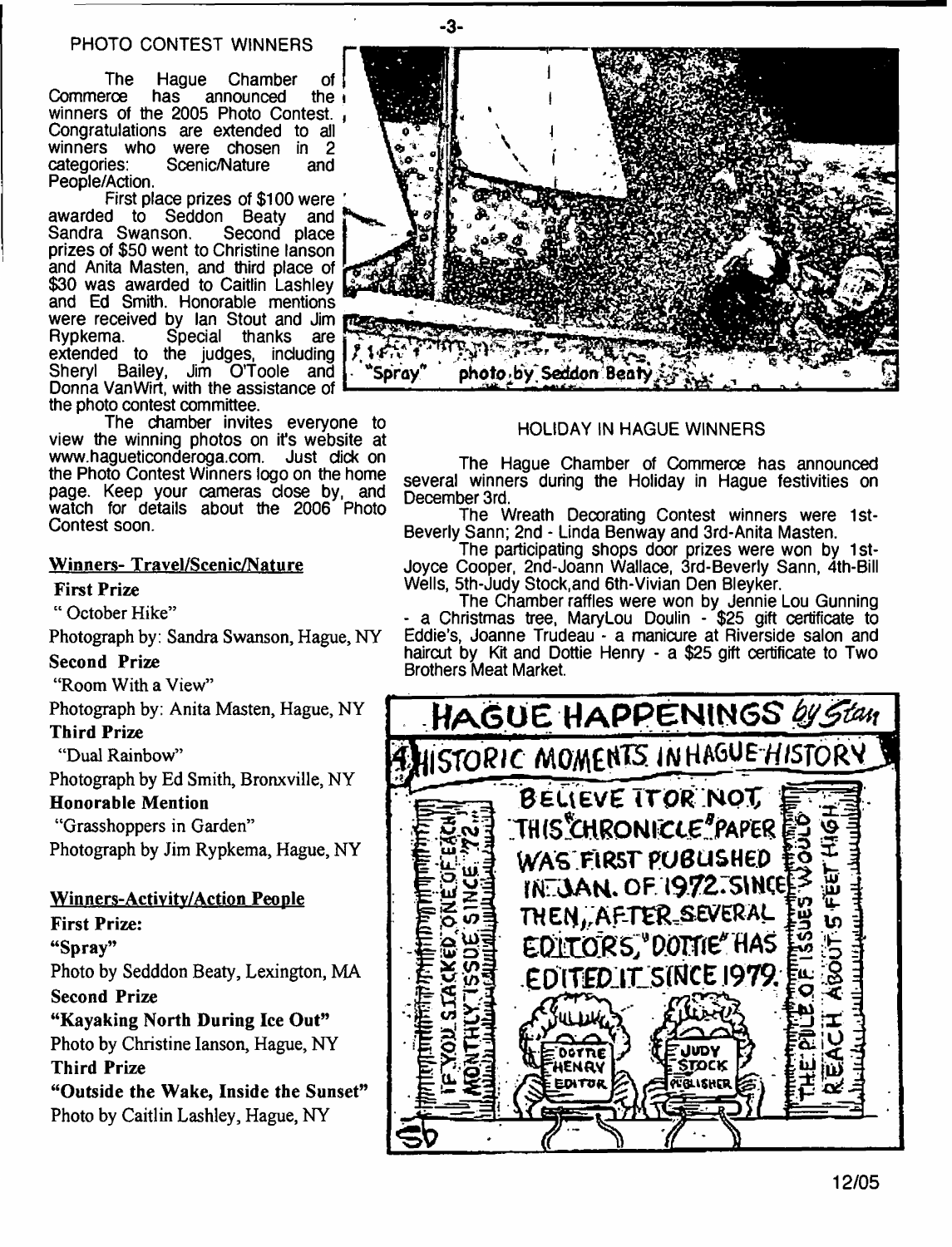- **4**-

Martin Fitzgerald, newly-elected Deputy Chair, opened the meeting in the absence of Chairman Goetsch. Bill Pittman, Mary Lou Doulin, George lanson and Lindsay Mydlarz were also present and Tina King was absent.

The Board heard that the HVFD requested an additional adjournment The Beatys submitted new information for their application which they later requested to be tabled.

There being no further business, the ZBA adjourned in record time.

Note: The 12/22/05 ZBA meeting has been cancelled due to lack of agenda items.

## PLANNING BOARD-12/1/05

The meeting was opened by Chairman<br>Swanson with Rolly Allen. Pam David Swanson with Rolly Állen, Pam<br>Peterson and Katy Wells present. John Peterson and Katy Wells present. Brown, Peter Foster and Tim Costello were absent. The highlights of the meeting were as follows:

RAGOT (42.20-1-6), Lakeshore Drive (TR-2)<br>has requested an adjournment on his has requested an adjournment on application for a subdivision until spring to see if the low lying area still floods after the fill has been distributed.

KOSTIDES (26.17-2-2) 8 Lakeshore Terrace  $(TR1)$  has requested a subdivision of a 4.62 acre parcel into 3 lots. The site visit report was given and the high elevation noted.

ICKE (16.14-1-16), 39 Waltonian Road. ZEO Cathy Clark reported that a) the septic system was inspected and the leach field will be replaced with a mound system, b) the replaced with a mound system, Waterkeeper Chris Navitsky has designed a Stormwater plan with Ms. Icke and contractor George Farinick, and c) design plans for the new house will be presented in January.

Hague Volunteer Fire Department (25.5-1-16). West Hague Road (OC-1). ZEO Clark reported that a) the berms for the stormwater plan have been built and seeded, b) with the consolidation of the donated land from Nelson Waters, the percentage of lot coverage has gone from 31% to 28% coverage, c) the leach field is still the most pending issue and the blacktop must be removed.

BEATY (26.18-1-1.2) 9250 Lakeshore Drive (TR-11 has submitted a new application but has asked for an adjournment until a decision reached on the sewer extension.



## BICYCLE SAFETY CLASS

Cornell Cooperative Extension is currently looking for businesses, youth groups, and home school groups who are interested in hosting a free bicycle safety education program "Bike Rodeo" for their youth in the spring of 2006. The "Bike Rodeo" is a series of events or challenges that provide an opportunity for bicyclists to practice and develop skills that they will need to avoid typical accidents on a normal road, street, or highway situation.

Prior to running the course, youth receive instruction from either a local Bicycle Safety Officer or trained Cornell Cooperative Extension staff. Packets will be given to each youth who participates. For more information or to register for a date, please contact the Cornell Cooperative Extension Education Center at (518) 668-4881 or (518) 623-3291.

## LGA CALENDARS FOR SALE

The Lake George Association is selling 2006 calendars which are "Postcards from Lake George". The pictures that are used in the calendar are on the website, with lots of North Basin shots: Hague, Silver Bay, Sabbath Day Point, Rogers Rock, etc. For information, call 668-3558 or see [www.lakegeorgeassociation.org](http://www.lakegeorgeassociation.org).

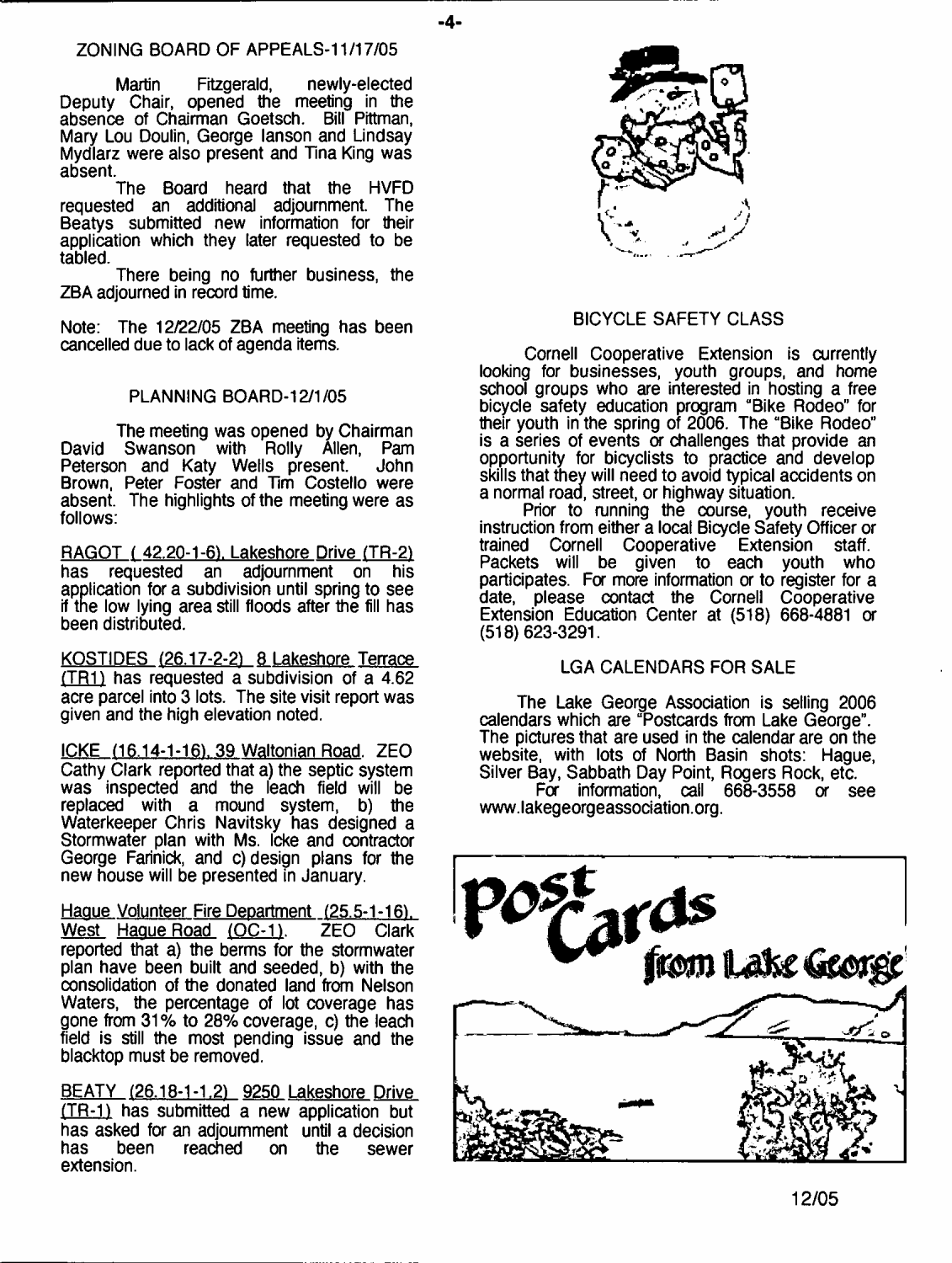#### TOWN BOARD MEETING-12/13/05

Supervisor Dan Belden and Coundlmen Bob Patchett, Dick Gladu, Lu Megow and Rudy Meola were all present. All of the newly elected Board members, Edna Frasier, Tom LaPointe and Art Steitz were also in attendance in the audience.

A moment of silence was held for Chuck Bouvet and Tony Sobel.

Under public comments, Joe McCranels discussed the cross country skiing at Rogers Rock.

Art Belden questioned the Town's purchase of the new truck and thought money would have been saved with other options. He then referred to a suggestion he made that the Town use a truck to pick up trash as well as questioned why he was charged sales tax when depositing his business trash at the transfer station.

Art also made a personal attack on Councilman Meola with regard to the expense he had occurred in complying with the junk law and further questioned why another area hadn't been cited. Meola explained that many properties had already been cleaned up and there are others which need to be followed up. He further stated that it wasn't any one Board member who was responsible for the law because the Town Board as a whole passed the junk law. It is the responsibility of the Zoning Enforcement Officer to carry out the provisions.

Cathy Clark, ZEO, reported on zoning and planning and also requested permission to hold a workshop for the boards with regard to findings, motions and decisions. Town Attorney Viscardi suggested that Attorney Joel Shackner, who works with the Planning Federation, had that specific area of expertise. His cost would be \$150 per hour for the workshop. The tentative date would be Jan 23rd at 7 pm. The meeting would be open to public questions after the board members had their questions answered. Each member of the Planning Board, Zoning Board of Appeals and Town Board will be encouraged to attend and the meeting was approved.

Art Steitz told the Board that the new heater that was purchased for the Town shed has not been put in and the old one does not keep the shed warm. Also discussed was the new boiler that needed to be installed in the Community Center. The Board will work on these issues.

Leslie Midgley addressed the board about her petition for a speed limit on Trout Brook Road. She wanted to make sure that all avenues necessary would be pursued to get a decreased speed limit on the full length of Trout Brook Road from New Hague Road to Route 9N. Ms. Midgley and Linda Benway, Animal Control Officer, also informed the board about a plan to deal with the feral cat population. These wild cats in town pose a health issue and makes it the concern of the Town Board.

Leslie works with the Angel connection which would catch the cats using Hav-a-hart traps, transport them to be spayed or neutered, and then brought back and released. By rendering the cats unable to reproduce, their numbers would gradually be reduced but still provide some "rodent control". The process would occur over a 60 - 90 day period in the spring. The cost would be \$50 per head to do it from either public or private funds. The Board asked for more information on the proposal.

Councilman Meola also brought to the Board's attention a bill of \$750 that had been paid for a barge for the 4th of July which had not been ordered by the Board but by a resident. Although the process might have been flawed, Councilman Gladu mentioned that the contract with the fireworks company required the town to have a barge so it was needed anyway.

Committee Reports:

Assessor/Justice - Councilman Gladu is working with Supervisor Belden and Assessor Martucci to put information together on the effects of the equalization rates. Supervisor Belden said that it is currently about 71%.

Buildings & Grounds/CC - Councilman Megow reported that they are still trying to get results on proposals for work at the Community Center. Supervisor Belden reported that on December 12th there was no heat in the building because Suburban had not delivered any propane. When repeated calls to Suburban were not answered, he signed a contract with Amerigas under the State bid list so that propane could be delivered immediately. It was explained that a contract is required by the company before they can install a tank and that one company cannot use another's tank. The Town will now use Amerigas as their provider rather than Suburban.

CARE - Councilman Patchett again thanked the staff - Sheryl Bailey and Viola Vassalo and reminded residents that anyone encouraged to use the Food Pantry services on Thursdays from 1 to 2pm.

Finance - Councilman Meola noted that Hague receives roughly a million dollars per year from the county sales tax. He revealed how that money as well as other income is kept in a number of interest bearing accounts.

As of the November bank statements, the sewer district account had a balance of \$67,000; the county occupancy tax account had \$15,000 at 1.39% interest; another money market account had \$315,000 at 3.54%; yet another money market account had \$422,000 at 3.54%; the Accounts Payable had \$22,000 at 1.39% and the consolidate account (checking) had \$800,000 with 1.39% interest. He noted that the monthly bills average from \$50,000 - \$200,000 each month but the account from which the bills are paid had the \$800,000 earning only 1.39%. He suggested that perhaps at least half those monies should be put in money market accounts. The Board discussed persuing a financial plan with a municipal officer in a bank.

Con't page 6 - Town Board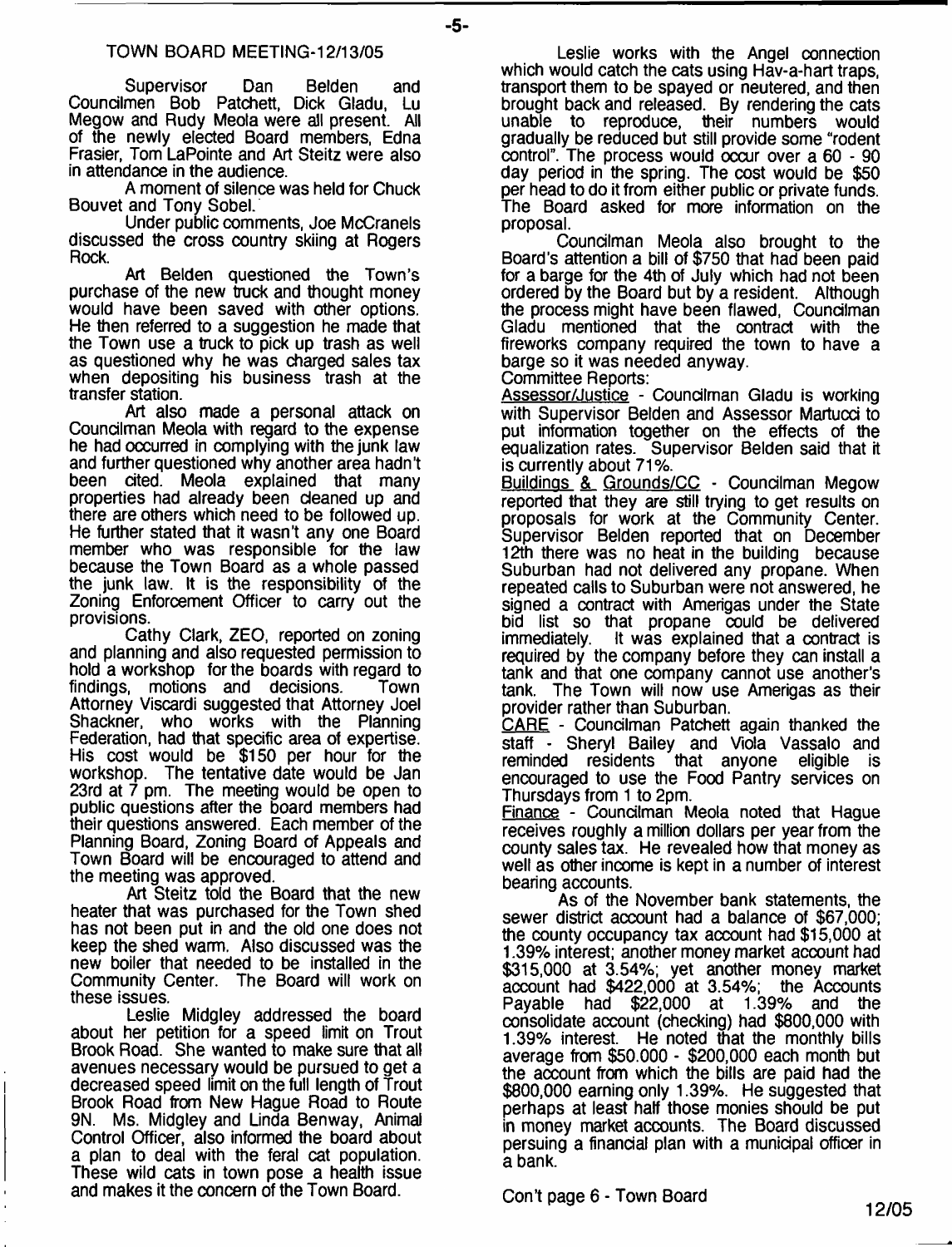## Con't from page 5 - Town Board

Highway - Highway superintendent Smith reported that they are working with a full crew. Museum & Historian - Councilman Meola reported that the museum committees have been set up. The building committee is headed by Jerry Crammond and they will come up with the various options on what to do for the Board of Trustees who will then set up a public information meeting.

Recreation/Promotion - Councilman Gladu reported that the Town Christmas party went well and the Chamber of Commerce is now<br>working on Winter weekend. The Senior working on Winter weekend. Citizens club had their Christmas luncheon and the Chamber announced the Hague Senior of the Year was Bertha Dunsmore.

Supervisor Belden expressed appreciation with a certificate to Kaley Manning for her help with the Christmas party.

Sewer District 1 - Warren County is still working on the figures for the proposals for the sewer extension.

Town Park/Beautification - Councilman Meola reported that the ultraviolet system installed at the visitor center for water worked well. It the visitor center for water worked well. should also be installed at the Community Center and at the Sewer Treatment Plant. Under unfinished business, the Board:

1. Discussed the recommendation of the Enhancement Committee for beautification of the area on Route 8 (Graphite Mountain Road) in front of the Baptist Church where there currently are boulders. They would like to currently are boulders. plant bushes and do curbing. Discussed the restocking fee for the street lights that are to be returned.

2. As per suggestion of Town Attorney Viscardi, appointed Mike Maxwell as the appraiser in the Levy v. Town of Hague assessment matter.

3. Heard a report from Councilman Meola on the visit of Joel Fuller from the NYS Department of Labor Safety and Health Bureau. Mr. Fuller community center, department and sewer transfer station. He was asked to look for violations of procedures so that the Town could take care of them and be in compliance with the law. He found several problems in the area of health and safety which needed to be addressed. Many of them related to procedures that had to be written and personnel who had to see that the procedures were followed - for example, a respiratory protection plan that needs to be administered by someone trained in the correct procedures. Many of the violations have been corrected and some stifl need to be worked on. Councilman Meola noted that the Town used to have a coordinator for these procedures and it might be a good time to reconsider the position.

Under new Business, the Board:

1. Authorized attendance for those who wanted to go to the meeting of the Association of Towns in February.

2. Discussed development of a policy concerning postings on the website which Councilman Gladu will research and will come back with a proposal. Councilman Meola suggested that additional staff personnel be trained to use the financial software.

3. Learned that the end of the year meeting would be held on 12/28/05 at 4pm.

4. Learned that the organizational meeting for the new Board would be held on 1/5/06 at 4pm.

5. Learned that a public informational meeting with John Murphy of National Grid would be held on 1/17/06 at 1pm. The meeting will seek to address questions that the public may have about the many power outages that have occured as well as other issues with National Grid (formerly Niagara Mohawk).

6. Received a letter from Joyce Martin of the Martin Agency asking if the Town was interested in the building at the intersection of Rts 9N and 8 (formerly Cobb's or later Polino's). She would turn it over to the Town for taxes and attorney's fees. It was noted that gas tanks might still be there but Brownfield money might be available to clean it up. The Board approved a motion to send her a letter that the Board was not interested. Voting for the letter were Meola, Patchett and Megow and against were Gladu and Belden.<br>7. Approved Resolution #67

Approved Resolution #67 to enter into an agreement with Warren County to plow and sand 9.02 miles of County roads for which the Town will be reimbursed \$46,739.

8. Discussed a request to support an application for funding by area towns for the purchase of equipment necessary to inspect sewer lines. Further information will be needed to see if the equipment was appropriate for use in Hague.

9. Approved Resolution #68 to agree, at a cost of \$250, to be a co-applicant for the Adirondack Park Regional Assessment Project request for funding from the state Quality Communities Grant Program. This project has something to do with a community survey to assess water and sewer infrastructure. Beyond that it's beyond us.

10. Approved the transportation agreement for the Senior Citizen bus to Glens Falls.

11. Approved an agreement with the Convenient Drug and Alcohol Testing Service which is required for testing persons who drive or operate Town equipment.

12. Approved a request by Dick Gladu to keep on file in the Town Clerk's office, those petitions he received relative to the tax assessments. Mr. Gladu will send letters to all the state elected representatives with a copy of the petition and notice that the 271 originals are on file.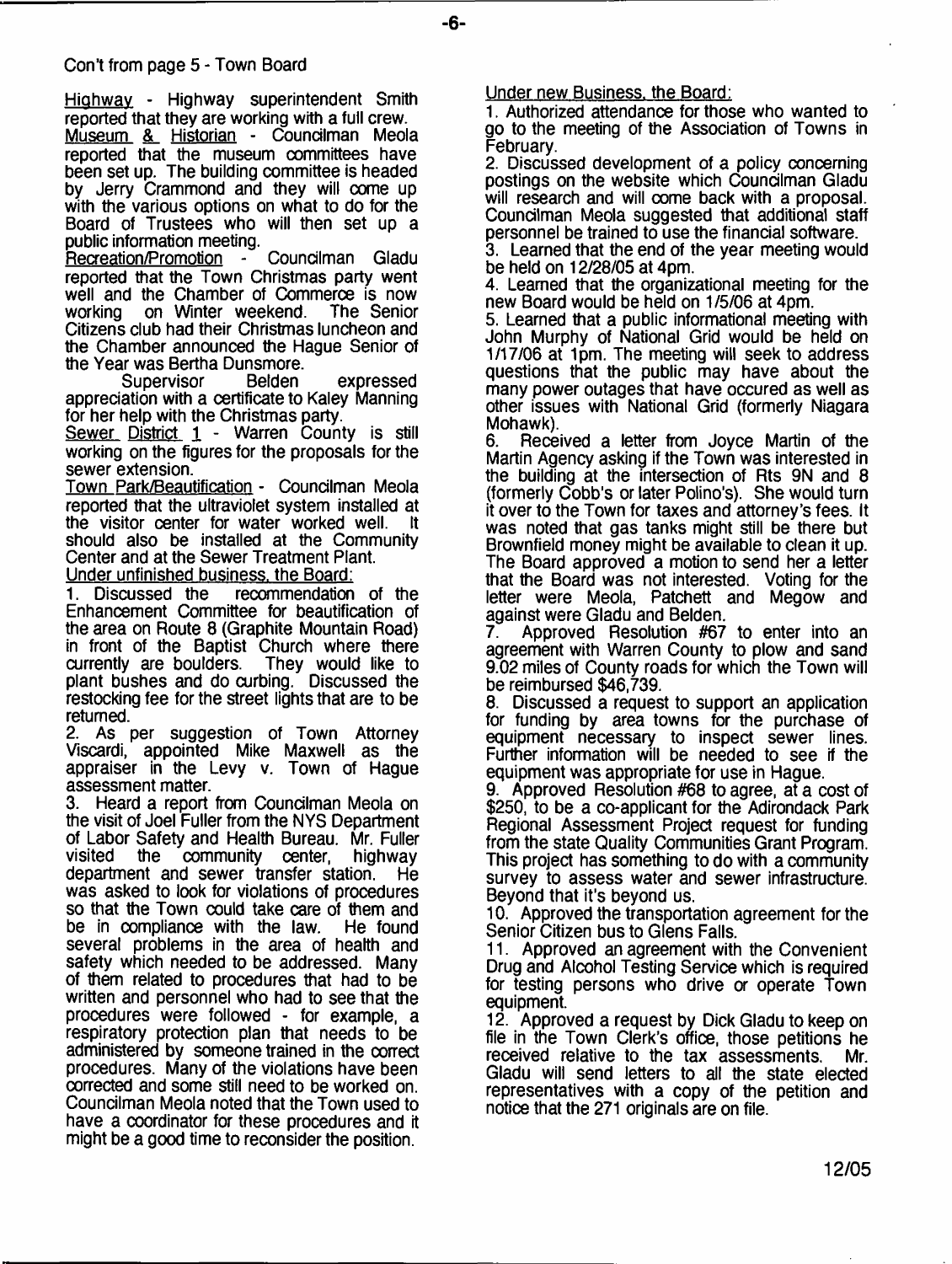## *- S O U b l V I b J G S -*

BORN: A boy, Carter Andrew Waters to Jessica DeGrenier and Lucus Waters in North Adams, MA on October 28, 2005. Grandparents are Janet and Ernie Waters, North Adams and great grandparents are Barb and the late "Tink" Snow, Hague.

DIED: Anhony W. "Tony" Sobul, Jr., on October 30, 2005 in Huntsville, AL at the age of 57. He was the son of the late Anthony and Lillian Sobul, Hague. He attended school in Hague until his junior year and graduated from Ticonderoga High School in 1966 and from West Point in 1970. He served for 20 years in the Army as an aviator and a program manager while earning masters degrees in systems management and business. After retirement from the army he initiated, expanded and managed the MEADS program, one of Lockheed Martin's most successful international programs. Tony is survived by his wife of 31 years, Sherry, and two daughters, Shannon and Tiffany, Huntsville, AL.

DIED: Charles Bouvet, long-time former resident of Arcady Bay Estates, recently in New Canaan, CT. He is survived by two daughters, Cynthia and Christine Bouvet.

DIED: Philip C. Mann, 82, Clearwater, FL on November 20, 2005 during an Elderhostel trip to Branson, MO. He had been a resident of Cape Cod Village and Arcady Bay Estates in Hague. He is survived by his three daughters, Carol, Sue and Mari.

#### MIDDLE SCHOOL HONORS

The following Hague students are listed on the First Marking Period Honor Roll at Ticonderoga Central School:

6th Grade - First Honors: Corey King, Walter Porter, Joshua Ross, Logan Ross, Harley Trudeau

Second Honors: Edward Kearns 7th Grade - Second Honors: Timothy May 8th Grade - First Honors: Kaley Manning, Qirsten Ross

Second Honors: Taylor Denno, Jamie Patchett, Jessie Patchett

Also the following Hague students have been listed in the Sentinel Merit Society for the first marking period (Middle School): Edward Kearns, Corey King, Walter Porter, Harley Trudeau, Taylor Denno, Robert Kearns, Kaley Manning.

#### SUCCESSFUL NHS FUND DRIVE

Members of the Ticonderoga High School Black Watch Chapter of National Honor Society held a semi-formal dance on December 3, 2005 to benefit the Tiny Tim Christmas Wish program. They raised \$300, as well as collecting many donated toys.<br>President Sarah Bissell, officers Karalin

**Sarah Bissell,** Weilacher, Unnaea Chapman, Zach Pratt and Megan Walls, and members Ashley Pohlironakis and Sara Defayette organized the toy drive and dance, with the help of the other forty-one members.

If the Champlain Valley Chorale had been in a contest at their concert on December 4, 2005 at the First Methodist Church in Ticonderoga, they would have received a "Bravo" in all the categories of tone quality, diction, breath control and vocal expression.

Of the 53 vocalists, 8 were from Hague, some from the Carillon Garden Club, and some from local church choirs. All were directed by Valerie Dixon and accompanied by Jennifer Moore, with solos by Malinda Chapman, flute, and Megan Walls, vocalist. A chancel bell choir consisting of Joyce Barry, Enid Bousfield, Joyce Mouradian and Ann Westervelt, accompanied the chorale in Hopson's "Ding Dong Merrily on High". Following the final selection, Handel's "Hallelujah Chorus", conducted by Megan Walls, a local high school musician, the audience gave a loud appreciative applause. All were invited to enjoy refreshments and Christmas displays in the Fellowship Hall sponsored by the Carillon Garden Club following the performance.

... Laura Meade



### WOODRUFF NEW ABC CO-ANCHOR

CONGRATULATIONS to Bob Woodruff who has just been appointed, along with Elizabeth Vargas, to co-anchor the ABC's World News Tonight, beginning on January 3, 2006. Bob is married to Lee (McConaughy) Woodruff, daughter of Terry and David McConaughy, long-time summer residents of Silver Bay. They are the parents of four children ages 5 through 14. The Woodruffs own a summer home in Silver Bay.



**-7**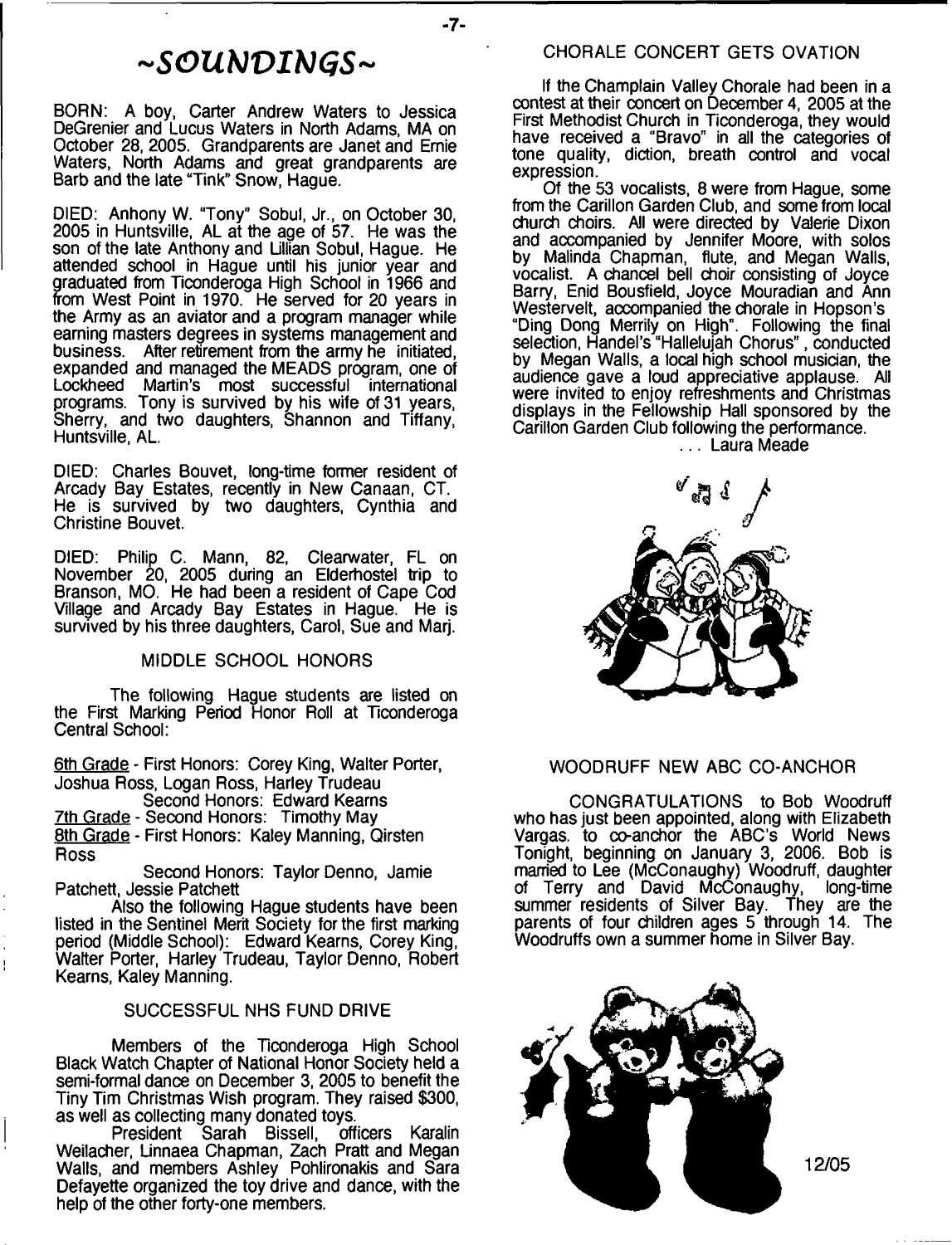- **8**-

*\ >* **j The following names have been added to the Memory Tree in Hague. It is not too late to add names to\* Jjthe tree. Any additions will be included in the January issue of** *The Hague Chronicle.* **Checks should include!} \*\$1.00 per name, either in memory of, or in honor of, a person or persons you would like to include. Checks^ {[are to be made payable to the Hague Chamber of Commerce and mailed to Imogene Frasier, Cemetery\* JjRoad, Hague, NY 12836. All donations are for the benefit of the Hague Emergency Squad. }**

r<br>A the Lemin Anhau Obaran Ailem Debart (Femil), Allinburg, Dauline Allinan Depha Albert Milliam \* Jamie Achey, Sharon Aiken, Robert "Eggy" Alkinburg, Pauline Allison, Bertha Alteri, William!} {[B. Andrus, Francis H. Andrus, Arthur Anisansel, Dorothy Anisansel, Laura Archibald, Les Archibald,\* \*Ruth M. Auerbach, Morris E. Auerbach, Sox Bailey, Donald Bailey, Sr., Barnaby Family, Barnett} {[Family, Joseph Barnett Family, Mary Beadnell, Maud Belden, Mable Belden, Jim Belden, Esther\* \*Belden, Leatha Bennett, M. C. Beste, James Bly, Richard Bolton, Marne Bolton. Fred!} SBondgren, John M. Braisted, James H. Braisted, Helen K. Braisted, Jody Lambert Braisted, ^Barbara Brant, Brink Family, Brock Family, Catherine Brock, Louis Brock, Charlotte Brock, Howard!} {[Brod, Melba Brod, Jim & Margaret Broderick, John L. Brown, Arlone H. Brown, Robert Bryant,\* kMarg Burgey, H. Gordon Burleigh, George Byrnes,

Hilda Carello, Harold Carpenter, Jane Carpenter, John Carpenter, John Carpenter, Jr., \*Richard S. Carpenter, Zella Carpenter, George Carter, Roland Carter, Ruth M. Carter. J. Edsal} {[Case Family, Edward Cassidy, Morgan E. Chester, Phyllis & Tony Ciarlo, Frances Clifton (Honor),\* 2Donald Close, Wallace Conlon, Eleanor Conlon, Wally Conlon, Branson Lee Connery, Patrick? {[Connery, James Cooke, Jimmy Cooke, John B. Costello, John M. Costello, Lucille Costello, \* \*Miquel Cubano, Connie Curtis, Charlie Curtis, Roland Dame, Ryan D'Avignon, Queenie S.!} {[Davis, Betty Decker, Emerson Decker, Mary Jane Decker, Wilbert Decker, Keith DeLarm, Gene\* \*Denno, Marion Denno, Westill Densmore, Louise Densmore, Elizabeth Densmore, Willard!} {[Devenger, Ezra Devenger, Myrtle L Devenger, Thelma Drake, Kenneth Drake, Elizabeh Duell,\* \*Annette Dufrane, Charles Dufrane, Ida Dulin, Merritt Durgy, Samuel Eannace, Jayne E. Earl,9 {[Mildred Eddy, Gladys Elethorpe, Earl Elethorpe, Charlotte Elliott, Josie M. Emery, \*

Helena Fish, Herm Fish, Floyd Fish, Charlie Fish, Jane Fitzgerald, Paul Folkemer Sr., Frank? {[Paul, Marilyn Frank, Samuel R. Frasier, Marilyn Frasier, Samuel R. Frasier, Carl William Frasier, Veril\* Mary Fish Frasier, Donald Lee Frasier, Stanley Carl Frasier, Clinton Lee Frasier, Clifford & Mary? {[Frasier, Elaine Frasier, Slip Frasier, Geraldine Frasier, Peggy Frasier, Mitchel Frasier, Dale W.\* \*Frasier, Frasier Family, Leona Gallo, James Galusha, Helen Galusha, Donald Galusha, Robert} {[Gildart, Thomas E. Girard, Evelyn F. Girard-Monroe, Dennis Glennon, Dorothy W. Goodfellow,\* \*Donald M. Goodfellow, Dee Goodrich, Harry Gordon, Barbara Gordon, Mildred Grimaldi, Richard} {[W. Grinnell, Maryalice Hall, James Beezer Hall, Buzzer Hall, Helen Haughey, Bristol Hourigan, Joe\* \*(Smiley) Hayes, Bea Hayes, Frances Herbert, Destie Herbert, Peter Heinrich, Jack Henry, Henry} {[grandchildren (Honor), Alyce Heroy, Gert Herrick, Archie Herrick, Jim Herrick, Bob & Ada Hoyt, \* \*Marion & George Hudler, Ethel Isinger, Bessie & Louis Johnson, Curt Jordon, Margaret Jordon,} {[Jack Kennedy, \*

Betty Lamb, Florence Lambert, Janet Lauder, Edmund O. Loos, Jr., Cliff Lund, Margaret? {[MacWilliams, Robert MacWilliams, Hope Manning, Myrtle Manning, Eber Masten, Bessie\* \*Masten, Elizabeh Mattison, Norma Megow, Ludolf J. Megow, Irene Megow, Raymond H.} {[Monroe, Ursula Montbriand (Honor), Doris Morse, Joseph B. Morse, Lena Myers, John Myers,\* \*Robert Nelson, Nelson Patchett, Grace Patchett, Janet Urice Perreault, Robert Eugene Peters, Tim} {[Philips, Sue Pocket, Lee Pocket, Louise Prentiss, \*

Lucio Ramagli. Connie Ramagli, Roman Family, Wesley Ross, Charles Rowland, Helen? KRowland, Carrie Rowland, Mike Russo, LeRoy Ryder, Daniel Sanderson, Sr., Sierra-Rosey ^Santaniello, Theodore J. Santaniello, Camille Santaniello, George Savage, Alice M. Schneider,} {[Mary P. Shattuck, John M. Shattuck, David Shattuck, Elizabeth Corbee Skahan, Harry Smith, Uncle\* \*Jim Smith, Louis Spellman Sr., Judy Stock (Honor), Carl Sunderland, Frank Swinton, Vera} fThomas, Josephine Thomas, George Traver, John & Meirlda Trombley, Trudeau Family, Mildredy<br>{Tuminsky, \*Tuminsky, 2

Jay A. Urice Sr., Marguerite N. Urice, Jean A. Urice, George N. Urice, William & Anne Vany \*Kleeck, Marion Van Kleeck, Hatch Van Kleeck, Hank Vickerson, Julie & John Vickerson, Clayton} {[Warner Sr., Stella Daniel Warner, Walter G. Watts, Ethel M. Watts, Henry W. Watts, Mary F.\* \*Watts, Edward G. Watts, Walter L. Watts, Alice R. Watts, Margaret Wells, Leo Wells, Clifton} {[West, Herbert Wilen, Gabriel Wright, Milton Wright, Grace Yacovone \*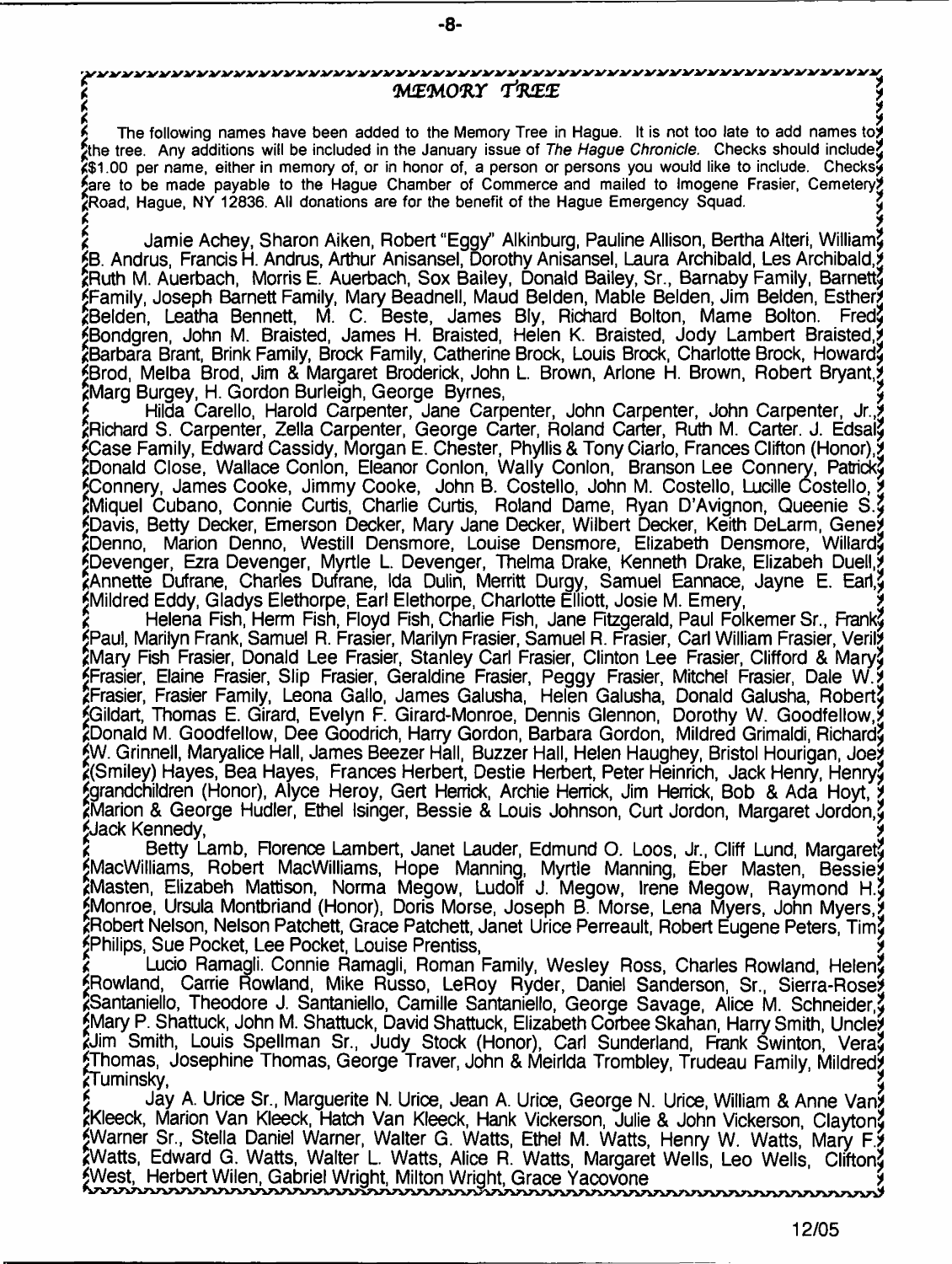# *NATURE NEWS*

### by Nancy Wotton Scarzello

Ice

With the end to our unusually warm fall this year, I noticed that I have been thinking a lot about Ice. People buying bags of de-icer for their steps to avoid slipping, the town trucks going past the house with salt and sand to make the icy road safe for driving, power outages caused by ice encased treetops snapping off and downing power lines, ice-eaters on the lake.

Ice has a way of inconveniencing our busy, modern human lives, a force of Nature that appears to be negatively impacting our ability to enjoy the winter months. We must realize though, that all of these inconveniences are not the result of the wrath of Mother Nature, but are in fact, a result of our own human intrusion into a of occurrences happening in perfect balance for millennia before we elbowed our modem ways into the picture. Granted, we must "deal" with the ice when it comes to our safety, but we also must be aware of our impact on the world in doing so. What we put on the roads and sidewalks to prevent slipping can so easily end up in the lake, and we have been attentive to that issue in our continuing stormwater programs.

Ice-eaters, on the other hand actually create a safety problem for anyone who wishes to be out on the ice this winter. I am reminded of last winter when my husband and I wanted to access the lake from our house in Forest Bay and couldn't venture more than 50' out because one ice-eater had created a current of open water that reached nearly all the way across the bay, cutting us off from the lake.

The most prominent feature in the winter is our frozen lake. We are dependent upon it for economic tourism. Ice-fishing, snowmobiling, cross country skiing and snowshoeing are ways many of us enjoy being on the lake. But, watching it form, hearirig it grow, the colors: black ice, blue and green; the way frost crystals scatter across the surface, pressure cracks booming and snapping in the night are other ways we enjoy it. With a force so magnificent we often overlook other forms of ice and the way they transform our world.

So, I am thinking about Ice. I have been watching daily as anchor ice forms in the brook. Tiny pieces of ice form as water splashes and tumbles downstream. These tumbling ice bits are called "frazil" ice which can stick to rocks or other structures on the streambed forming blobs of green or gray colored ice that grows towards the surface as it accumulates. Frazil ice is especially likely to attach to a rock or stick that is partially out of the water creating a solid frozen mass from streambed to surface called "anchor" ice. Normally, ice forms over the surface of

rivers, streams and lakes where it insulates the water below from colder temperatures, but here it grows in the opposite direction causing problems for the creatures that dwell on the bottom of the streambed.

Caddisflies and stoneflies, the eggs of trout and small fish that hide between rocks are often suffocated or are carried downstream into open water when the ice breaks apart. I note this possibility as I admire the beauty of the natural ioe sculptures formed that no human could create.

I remember the ice storm of "98 that caused such devastation to our forests, and the people that suffered from the loss of power  $\sim$  lasting for weeks in some areas. But I also remember walking in a crystalline world of incredible beauty that I will never forget.

The taste of balsam frozen into an icicle dripping from the tip of a branch, frosty patterns on an icy window, twinkling reflections of light in icicles hanging from the roof's edge, how many ways can we find to admire this formidable force of Nature?

#### WEATHER NOTES by Mary Lou Doulin

It appears to be pay-back time for the lingering warm beautiful days and the bonanza of conditions that we enjoyed until almost Thanksgiving.

This was a year that even the fall foliage, what there was of it, was belated. We had our first dusting of snow lakeside the night of 11/17 and a week later our first major snowstorm of the season on II/24. We endured severe weather and received seven inches of the white stuff. Between the 17th and 24th of November we experienced three snow events, one being major. That storm insured a very white Thanksgiving. To the snow enthusiasts it has been a time to revel and have fun. To others it is a hardship, but to ail it looks resplendant.

December continued to be colder than normal. We had record breaking nocturnal temperatures of 0 degrees and below on the 13th and the 15th. We were hit with two big storms, one on 12/9 ( 5 in. of snow) and most recently on 12/16 with an additional seven inches. So far the total snow amount is 25 inches. The event of the 16th was a mix of snow, sleet and freezing rain. Roads were especially icy due to the temperature dropping which caused the slush to freeze and created abundant amounts of black ice. All this, and it's not yet officially winter!! It will arrive with the solstice on the 21st at 7:22 PM.

For the sky watchers among us, we were treated to a great show featuring the Geminid meteor showers on the night of 12/13.



**12/05**